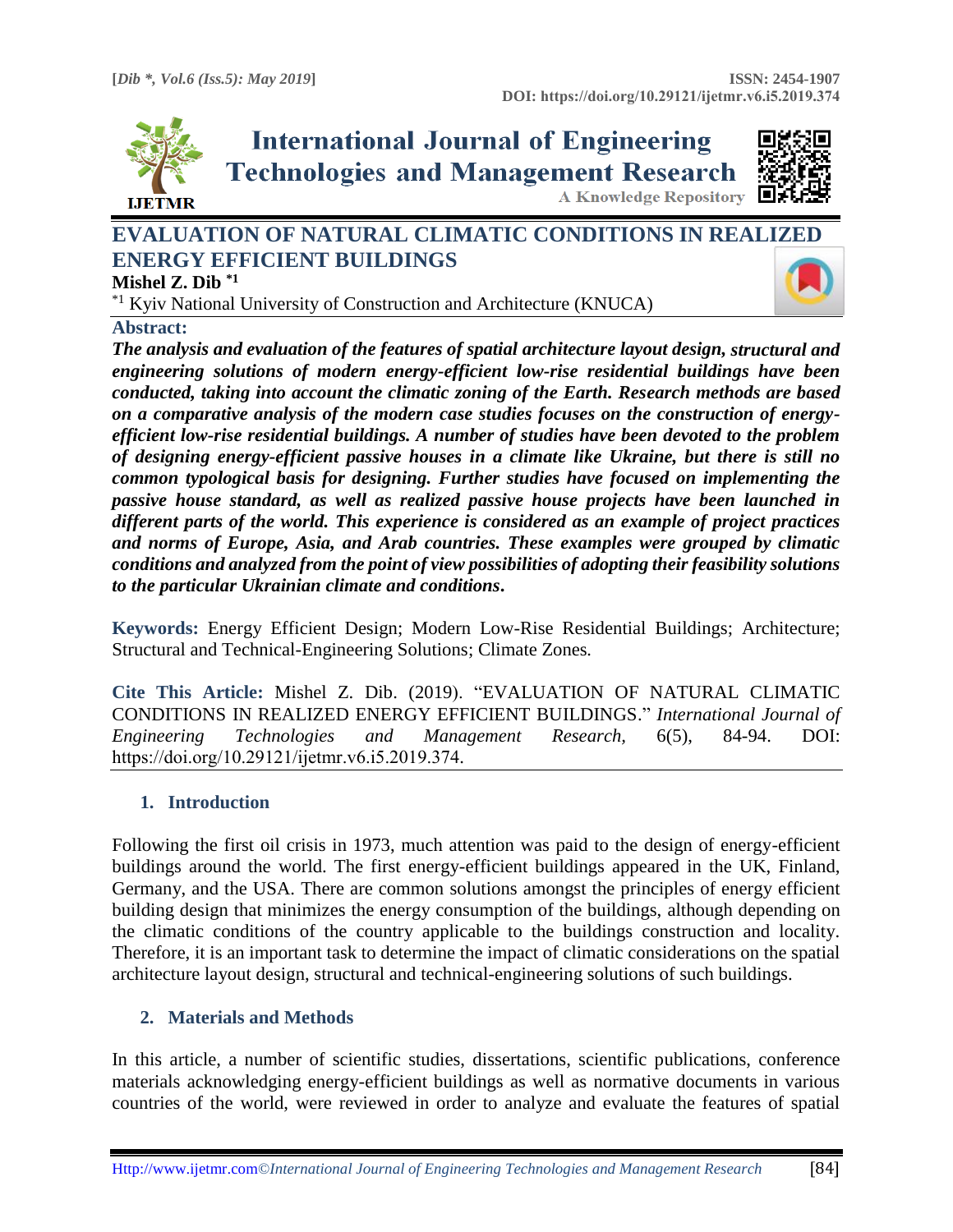architecture layout design, structural and engineering solutions of modern energy-efficient lowrise residential buildings. The research method is a comparative analysis and was conducted in order to evaluate the performance of the spatial architecture layout design, structural and technical engineering solutions of energy-efficient buildings in different climatic conditions. Analysis of the climatic conditions of Ukraine and development of recommendations to assess the performance of different solutions in the conditions of Ukraine.

In May 1988, W. Feist (Germany) and B. Adamson (Sweden) developed the concept of a "Passive House" (passive house). The theoretical proof for the feasibility of such houses was provided in the thesis, "Passive Houses in Central Europe" through computerized simulations of the energy balance of buildings [1].

### **3. Design Feature Analysis of Energy-Efficient Buildings in Countries with Different Climates**

In order to achieve the level of comfort and the low life-cycle costs, the thermal quality of the components used in Passive Houses must meet stringent requirements. These requirements are directly derived from Passive House criteria for hygiene and comfort as well as from feasibility studies. Therefore, the Passive House Institute developed recommendations on Passivhaus climate zone certification criteria are valid for the respective indicated climates and climates with fewer requirements. These climate zones are as shown on photo 1 [2].



Photo 1: Passivhaus climate zones

There are many scientific research and realized projects which address the topic of Passive House in modern international construction practice. Currently, there are more than 50,000 Passivhaus' (Passive House) in the world have been built and realized [3], in Ukraine – 2 houses) [4].

# **3.1. Arctic Climate**

The features of spatial architecture layout design, structural and technical-engineering typological requirements for passive residential buildings in arctic climates are shown in photos 2-3. The outcomes of the thesis [5] showed that the construction of passive houses is unreasonable to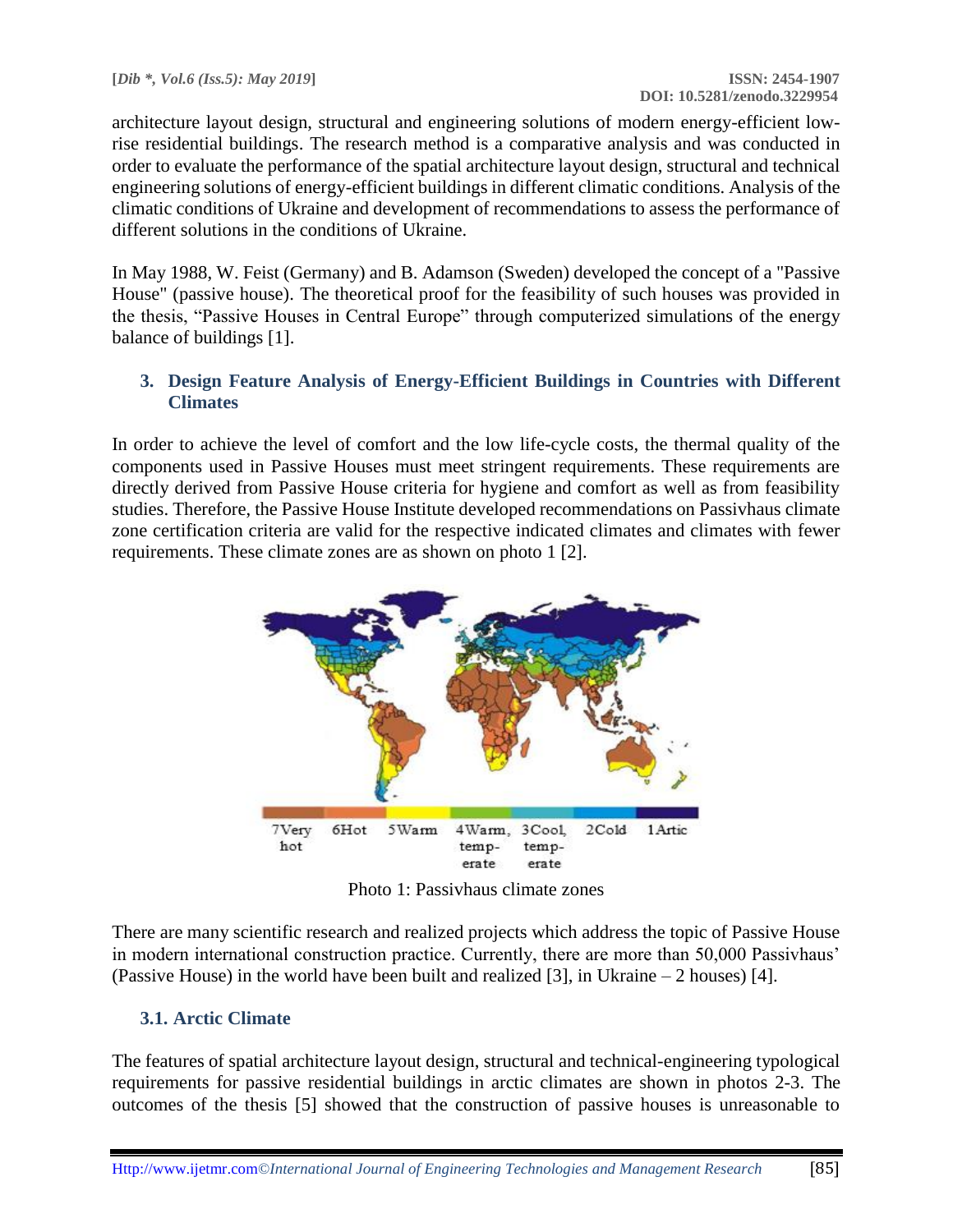completely fulfill the fundamental definition of a passive house in arctic climate areas. This is due to the increase in capital costs, which cause a costly upfront investment in energy efficiency measures including structural and technical engineering solutions that allows for dramatic reduction in the traditional heating costs. However, the payback period will take a very long life span due to the addition of higher investment costs in energy efficiency measures in this area.



Photo 2: South and east prospect Photo 3: Ground floor plan



1 – Elevated foundation due to the wind and snow drifting and thawing of permafrost, acts as an additional buffer space reducing reduce heat losses through the building envelope; 2,3 – south-east oriented windows of the indoor living areas of the apartments are considered favorable for passive solar heating gains; 4 – use attic acts as buffer zones between the interior and outdoor climate; 5 – unheated sunspace in the south side of the house included within the volume of the building, which is considered as a source providing space heating, also can preheat ventilation air and reduce transmission of external noise; 6 entrance to the building is considered through tambour in the north side of the building are considered favourable in order to utilize the solar gains for space heating in the indoor living areas along the southern side of the building; 7 – north oriented living areas along the façade is irrational due to the solar irradiance and the windows of the indoor living areas of this facade is considered irrational due to winter wind and heat loss through the windows in winter; 8 –garage and technical room in the north side of the house acts as additional buffer zones protecting the indoor living areas from the prevailing winter winds.

### **3.2. Cold Climate**

In Finland, the passive house standard was modified to cope with the cold climate. The main typological requirements for passive houses in Finland were developed in [6], which photos 4-5 illustrate.



Photo 4: South and west prospect Photo 5: Cross section

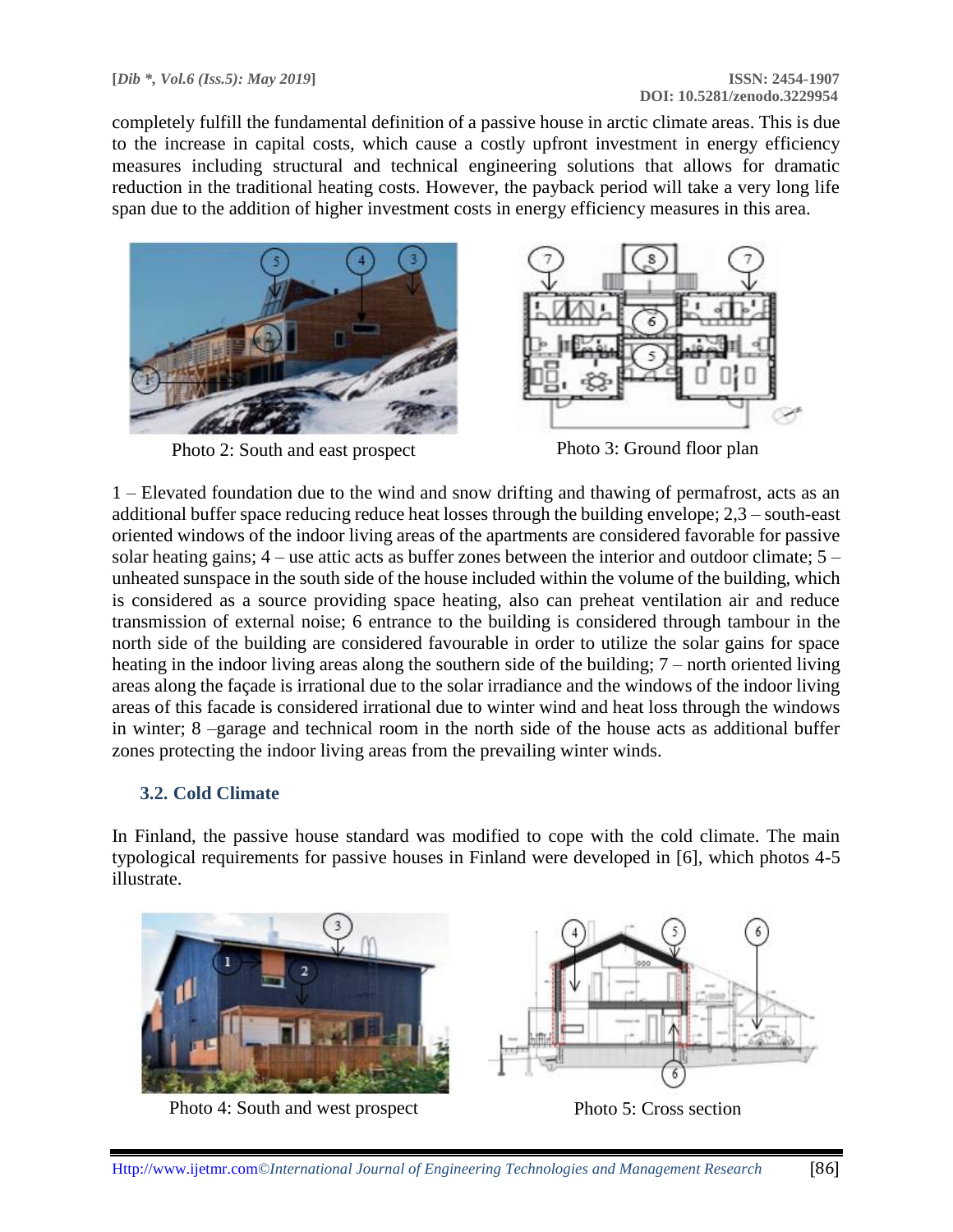1 – Compact house, with south-east oriented windows of the indoor living areas of the apartments are considered favorable for passive solar heating gains; 2,3 – horizontal overhang, removable shutter, and fixed louver in the south-west façades allow the solar radiation to reach the building in winter and at the same time block the radiation in summer;  $4 -$  roof lighting;  $5 -$  sloping roof; 6 – unheated cloak-room in north side acts as buffer zone protecting the indoor living areas from the prevailing winter winds; 7 – unheated garage and technical room in the north side of the house acts as additional buffer zones protecting the indoor living areas from the prevailing winter winds.

In Northern Europe, specifically in Sweden and Denmark, masters and doctoral dissertations were carried out in Lund University (Sweden) with the focus on the feasibility of passive house standard for cold climate zones. The outcomes of the studies indicated the rationalization of structural and technical-engineering solutions that were incorporated in passive house design [7-9].

### **3.3. Cool, Temperate Climate**

Considerable studies were devoted to passive houses in a cool temperate climate. This is due to the fact that the passive houses were originally designed and built in such a climate. The passive house approach has been tested and evaluated in various locations within Europe. Within the EUfunded project of CEPHEUS (Cost Efficient Passive Houses as European Standard) and the European Thermie programme, 14 different European locations were constructed according to passive house standards [10]. In this research, the main typological requirements for passive houses in this climate were developed. They are presented in the photos 6-7.



Photo 6: South and east prospect Photo 7: Cross section

1 – Window ledge and horizontal overhang in the south-west façades allow the solar radiation to reach the building in winter and at the same time block the radiation in summer; 2,3 – compact house, with the south-east oriented windows of the indoor living areas of the apartments are considered favorable for passive solar heating gains; 4 – basement acts as a buffer space reducing reduce heat losses through the building envelope; 5 – sloping roof; 6 – attic premises that occupy the roof space; 7 – fireplace that take part in the heating of the house; 8 – unheated garage and technical room in the north side of the house acts as additional buffer zones protecting the indoor living areas from the prevailing winter winds.

Similar studies to test the possibility of passive houses construction in cool temperate climate were devoted [11-16].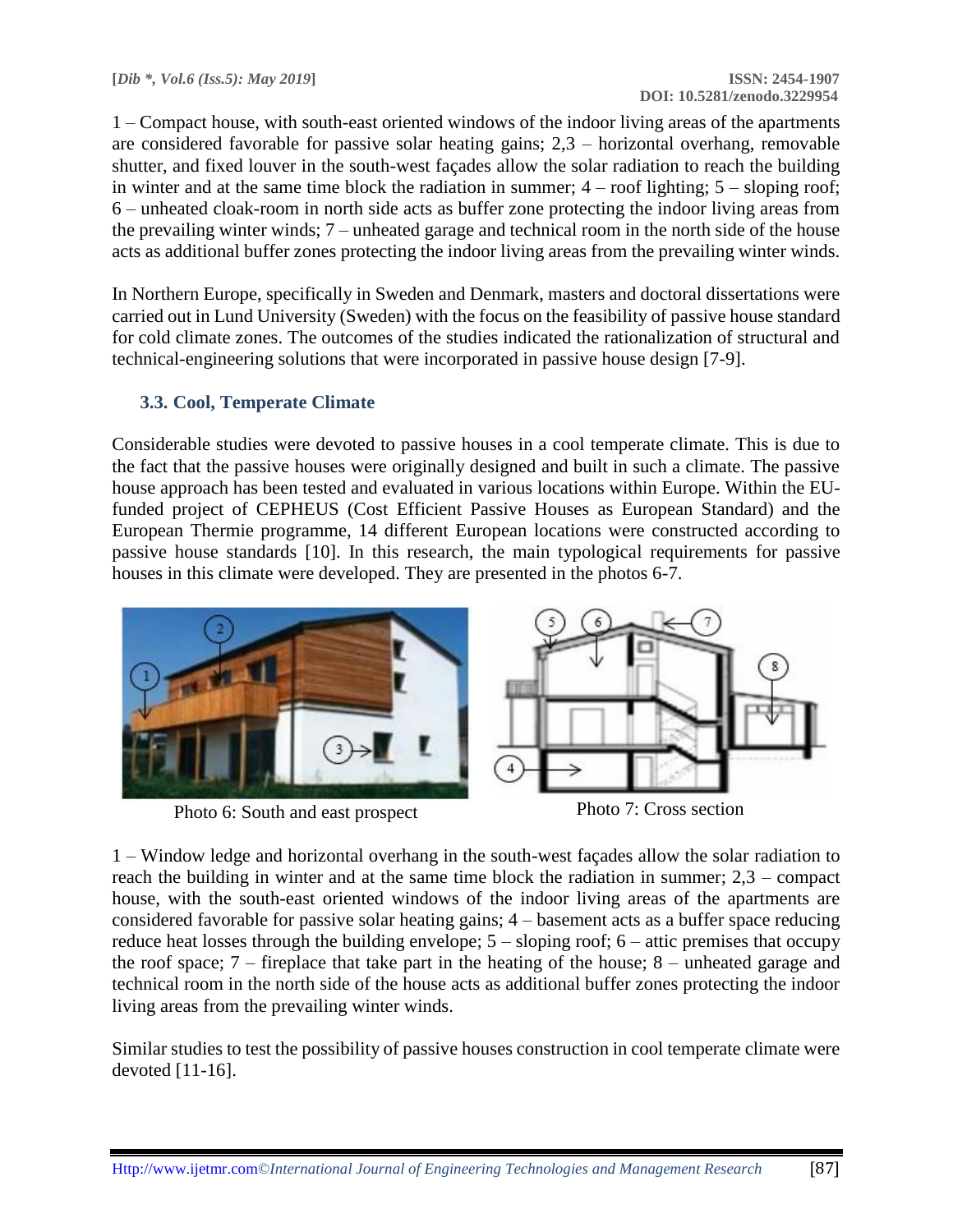The first passive house in Poland was built as a result of the development of dissertations [11]. Photos 8-9 present the main typological requirements for passive houses development in these works. It was noted that the cost of passive house construction is about 37% per m<sup>2</sup> higher compared to the standard house, whereas the estimated time of the investment return is 20-30 years.



Photo 8: South and east prospect Photo 9: First floor plan



1,2 – Compact house, with the south-east oriented windows of the indoor living areas are considered favorable for passive solar heating gains; 3 – horizontal overhang and internal blinds allow the solar radiation in the south-west façades to reach the building in winter and at the same time block the radiation in summer; 4 – dormer window; 5 – attic premises that occupy the roof space; 6 – placement of unheated garage in the west side of the house acts as additional buffer zones protecting the indoor living areas from overheating during the summer time; 7 – entrance to the building is considered through tambour in the north side of the building are considered favorable in order to utilize the solar gains for space heating in the indoor living areas along the southern side of the building.

Typological principles for designing low and medium rise energy-efficient residential buildings in the climatic conditions of the Middle Volga region were developed in dissertations [12-13]. It had been studied the architectural integration of renewable energy sources into low-rise residential buildings.

In Denmark, the issue concerning the architectural quality of passive houses was investigated in terms of optimizing energy consumption and its impact on the indoor microclimate [14]. The results presented in this study show that the most rational form of detached single-family houses is a cube. It had been determined the rational location and area of the transparent parts of the envelope of energy-efficient buildings for different sides of the horizon, as well as the rational use of sun protection. An integrated approach was proposed in [15] with the purpose of experimenting the possibility of passive house dwellings construction with locally available and generally sustainable materials.

Feasibility analysis investigates the possibility of developing passive house under the naturalclimatic conditions of China was devoted to the master's work [16]. The analysis was based on economic and technology aspects combined with the mature experience from the design passive house projects in Europe.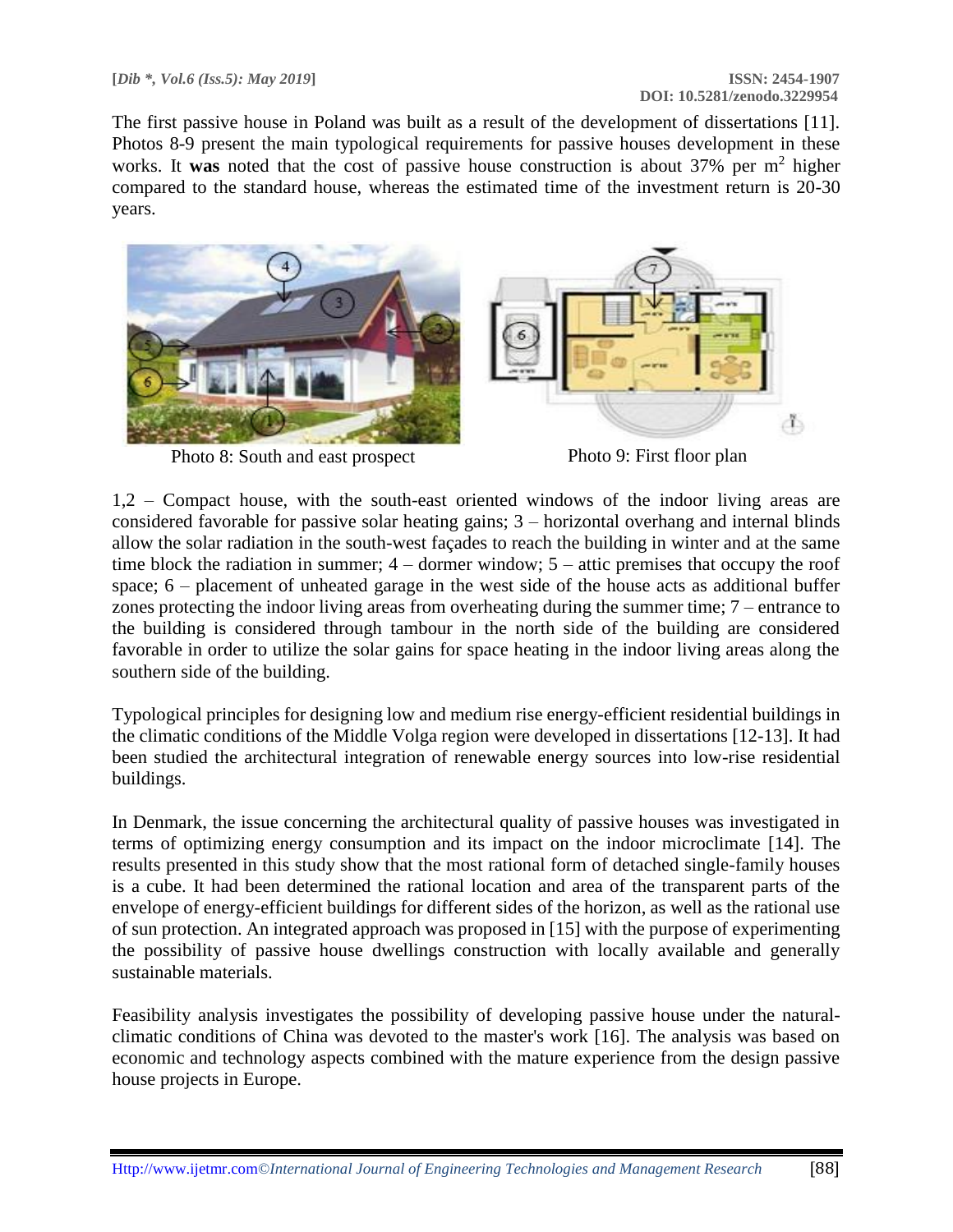A parametric analysis of the potential effects of predicted climate change on the performance of a house designed to passive house standards was carried out in Ireland [17]. Study has shown that with increasing atmospheric temperature in Ireland, the achievement of the passive house standard has been completed on a growing number of Irish houses, even despite a slight increase in the cost of measures in preventing overheating in summer.

A study had been undertaken with the main concern of utilizing the solar energy as one of the ways to solve the energy supply in passive houses in Belgium [18]. The question of determining the optimal location of solar collectors in cool temperate climate in a number of cities in European countries was investigated in [10]. The study showed that the optimal orientation in all cities is southern, and the tilt angle depends both on the geographical latitude and the degree of cloudiness of the sky and its annual span.

# **3.4. Warm, Temperate Climate**

An existing passive house building in Spain was used as models with the aim to analyze the typological requirements in a warm temperate climate are presented in photos 10-11. The extra costs of a passive house in a warm temperate climate are 5 %, in comparison with the standard house with a payback period of 5 years [19].



Photo 8: South and east prospect



Photo 11: Summer lighting-ventilation strategy

1 – Compact house, with unheated glazed balcony in the west side of the house acts as additional buffer zones protecting the indoor living areas from overheating during the summer time; 2,4 – fixed louver and horizontal overhang in the south façade allow the solar radiation to reach the building in winter and at the same time block the radiation in summer; 3 – south-east oriented windows of the indoor living areas are considered favorable for passive solar heating gains;  $5$ flat rooftop terrace; 6 – South oriented long window in the top of the stairs allows the natural lighting of this north zone ; 7 – north oriented vent openings considered to achieve an additional natural ventilation; 8 – north space in the stairs acts like a chimney that allows the air extraction during the summer night-time ventilation.

On the other hand, similar requirements for passive houses design in New Zealand are developed in [20]. The difference is that north-facing windows of the living rooms are frequently lead to overheating of the premises during the summer season. In order to prevent overheating, solar shading devices have to be designed in order to prevent overheating, while in the southern hemisphere solar paths are inclined to the north.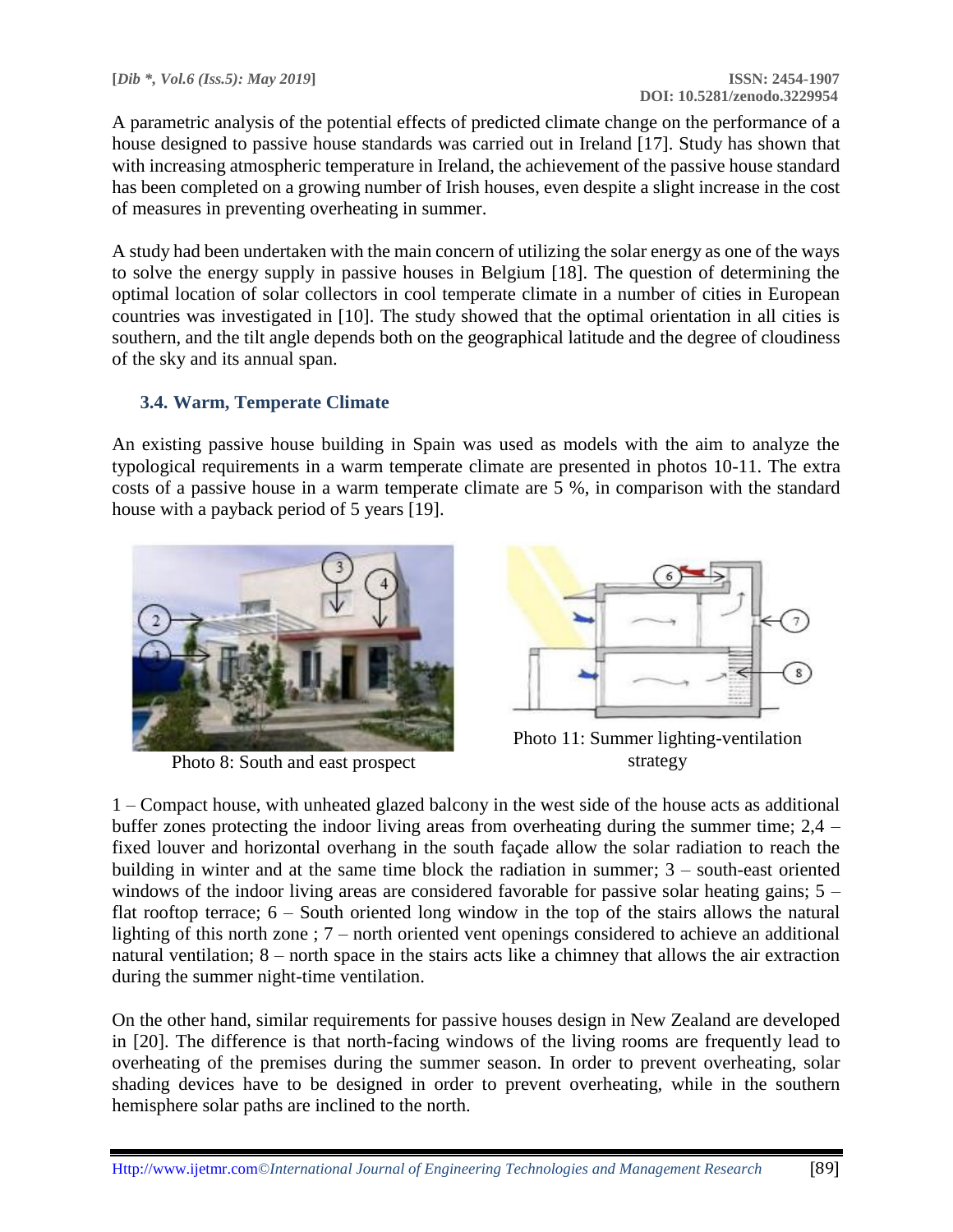### **3.5. Warm Climate**

Photos 12-13 show the general typological requirements for passive houses in a warm (subtropical) climate and the studied process of implementing the project "Passive On" [21]. These requirements had been proposed and implemented in the strategy of passive houses design in Italy, are shown in photos 10-11. The outcomes of the study indicate that the payback period of the passive house in Italy is 20 years.





Photo 12: Summer ventilation strategies Photo 13: Winter ventilation strategies

1 – Window ledge and horizontal overhang in the south-west façades allow the solar radiation to reach the building in winter and at the same time block the radiation in summer; 2 – basement acts as a buffer space reducing reduce heat losses through the building envelope; 3 – natural crossventilation of buildings; 4 – active ventilation with heat recovery from exhausted air.

### **3.6. Hot Climate**

The passive house example in Mexico that demonstrated the analysis of typological requirements in a hot climate is presented in photos 14-15. The outcomes of the analysis indicated that there are no particular differences with passive houses in a warm climate [22].





Photo 14: South and west prospect<br>
Photo 15: Ground floor plan

1,5 – South-west oriented windows of the indoor living areas are considered favorable for passive solar heating gains; 2 – flat rooftop terrace; 3 – removable shutter in the south façade allow the solar radiation to reach the building in winter and at the same time block the radiation in summer; 4 – north oriented living areas along the façade is irrational due to the solar irradiance and the windows of the indoor living areas of this facade is considered irrational due to winter wind and heat loss through the windows in winter.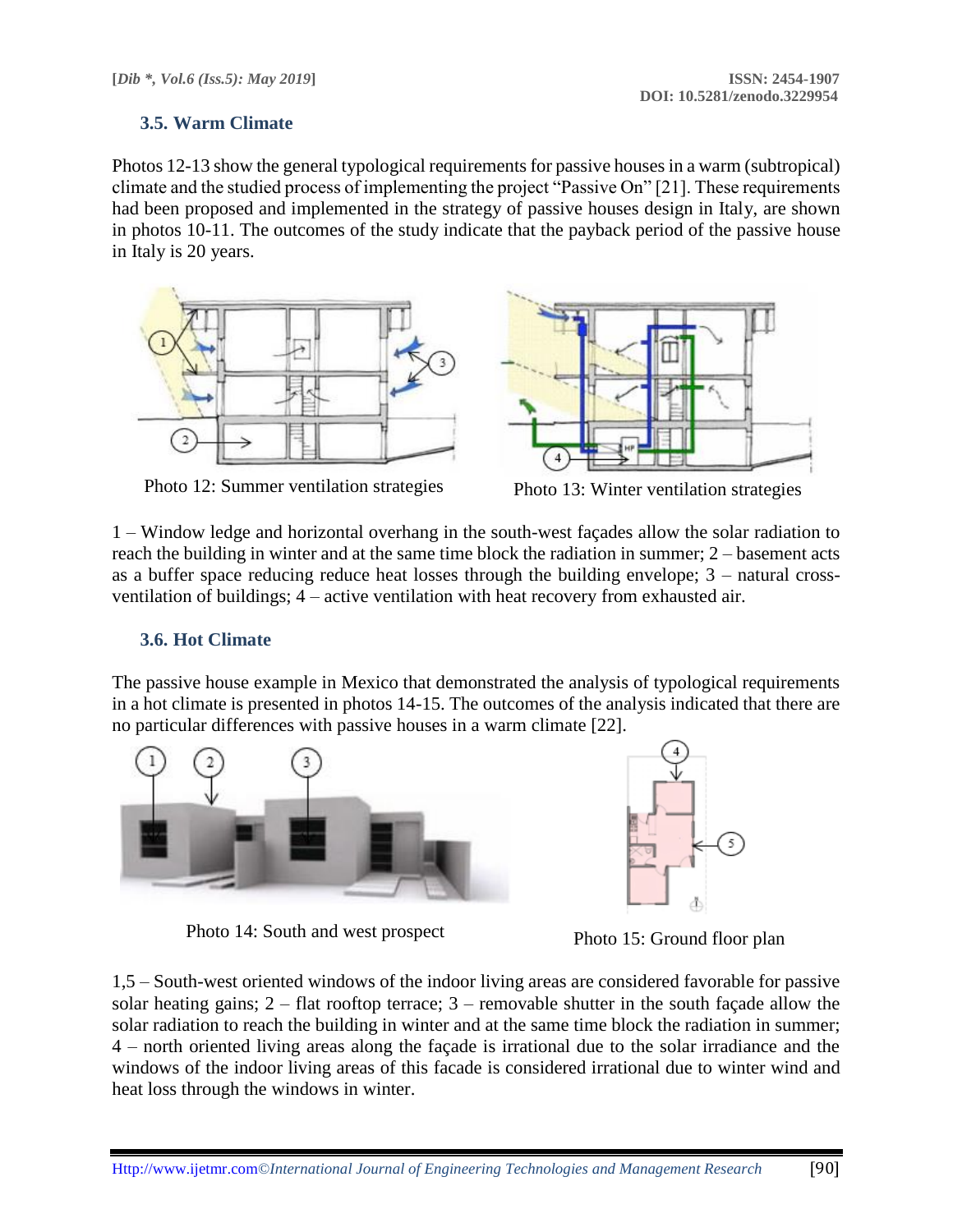### **3.7. Very Hot Climate**

An interesting study demonstrated the development of the typology of passive house dwellings concept in the very hot climate region in Dubai, the United Arab Emirates which photos 16-17 illustrate. The outcomes of the project showed that vernacular houses attributes are widely integrated into the main typological requirements for contemporary design of the passive house dwellings [23].



1 – thermal envelope includes various insulation material types and thicknesses to reach high levels of airtightness and reduce heat gain to the minimum; 2 – evaporative cooling integrated into the design of the main courtyard to provide added protection against the high insolation levels; 3 – basement level included the bedroom spaces directed towards the main courtyard; 4 – ground floor incorporated the living and guest spaces directed towards the main courtyard; 5 – rooftop building access stair exit;  $6$  – moveable white membrane atrium protecting from overheating;  $7$  – flat rooftop holds thermal solar system solar water heating system to increase its energy effectiveness; 8 – courtyard resembles the heart of the house and the shaded courtyards and their micro-climates produce thermal comfort and air circulation.

#### **4. Climate Analysis of Ukraine**

A new climatic zone of the territory of Ukraine [24], developed with the participation of the author of this article, identifying five climatic zones on the territory of Ukraine, that includes: І - North-Western, II – South-East, III - Carpathians, IIIA - Gorno-Carpathian, IIIB - Transcarpathia, IV -Southern Coast of Crimea, V - Crimean Mountains, as seen in the photo 18.



Photo 18: Climate zones of Ukraine map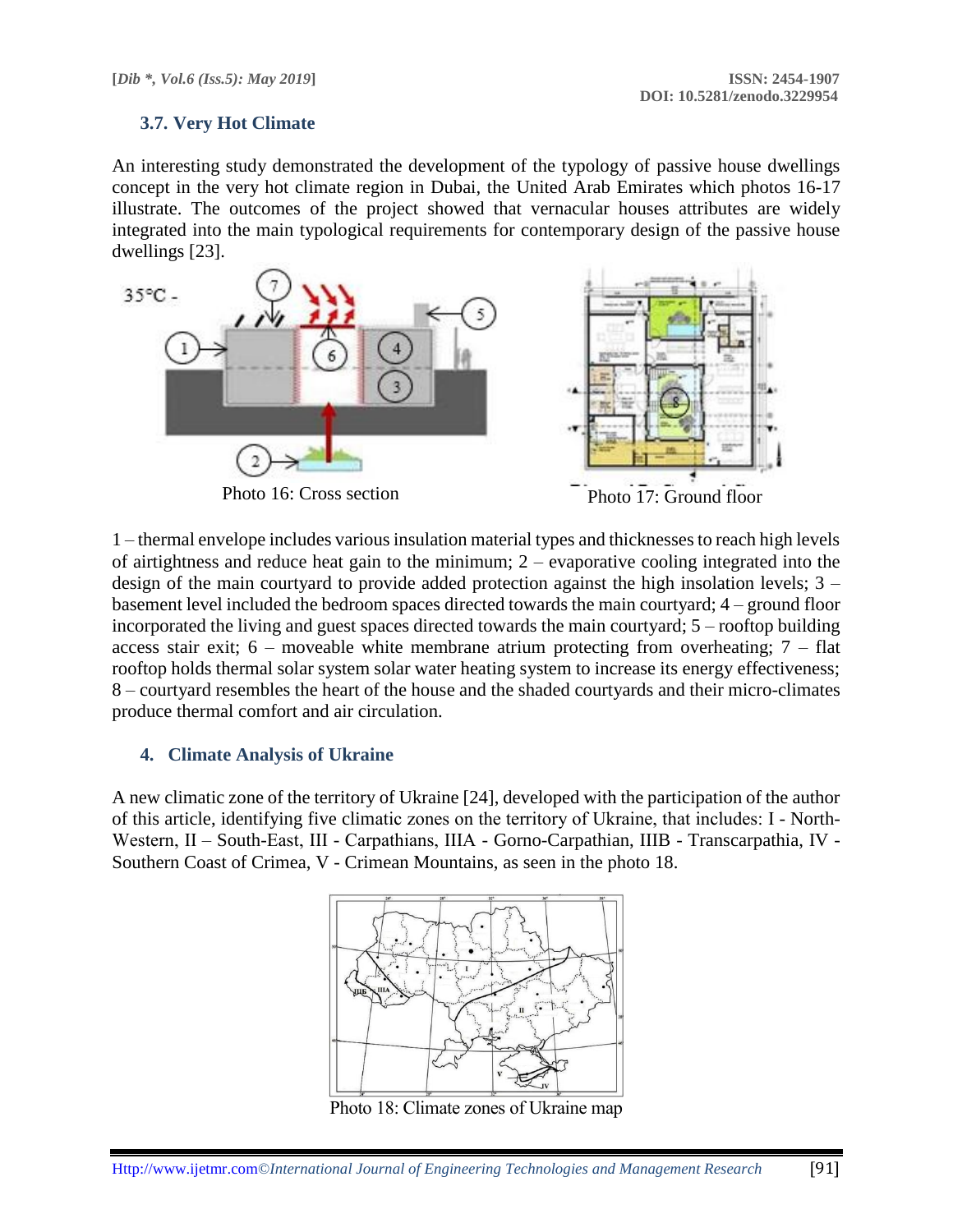Table. 1 contains the climatic characteristics of each zone. This zoning is the basis for the development of typological requirements for passive house dwellings in Ukraine.

| <b>Climate</b> |             | Ambient temperature, <sup>o</sup> C |         |                 |                | Average       | <b>Relative</b>   | Wind        |
|----------------|-------------|-------------------------------------|---------|-----------------|----------------|---------------|-------------------|-------------|
| <b>Zones</b>   |             | Average                             |         | <b>Absolute</b> |                | annual        | humidity in       | speed in    |
|                |             | <b>January</b>                      | July    | <b>Minimum</b>  | <b>Maximum</b> | precipitatio  | July, $\%$        | January,    |
|                |             |                                     |         |                 |                | n, mm         |                   | m/s         |
|                |             | $-5$<br>From                        | From 18 | From -37 to     | From 37 to     | From $550$ to | From $65$ to $75$ | From 3 to 4 |
|                |             | to $-8$                             | to $20$ | -40             | 40             | 700           |                   |             |
| H              |             | $-2$<br>From                        | From 21 | From -32 to     | From 39 to     | From 400 to   | < 65              | From 4 to 6 |
|                |             | to $-6$                             | to $23$ | $-42$           | 41             | 500           |                   |             |
| III            | <b>IIIA</b> | $-7$                                | 14      | $-38$           | 35             | 1600          | From 77 to 81     | 3           |
|                | <b>IIIB</b> | $-4$                                | 19      | $-32$           | 39             | 1000          | > 70              | 3           |
| IV             |             | 3                                   | 23      | $-20$           | 39             | 600           | < 60              | $4 - 5$     |
| V              |             | $-4$                                | 16      | $-27$           | 32             | 1060          | 70                | $4 - 5$     |

Table 1: Climate date of zones and subzones

According to the Passivhaus climate zone certification criteria, Ukraine falls within the "cold and cool, temperate" climate classification. Therefore, when developing typological features of passive house dwellings design in Ukraine, one should proceed from the experience of building such houses, discussed in sections 3.2-3.3. Certain design features of such houses in Ukraine is listed in conclusions.

### **5. Conclusions**

It will be necessary to take into consideration the following basic features that distinguish passive house design in Ukraine:

- The orientation of the house is latitudinal:
- Compact form with compositional geometrical typology solutions will help passively in reducing the internal heating and cooling loads;
- Absence and restriction of windows in the North side of the buildings in order to reduce heat loss from buildings caused by winds. Placement of the tambour, unheated garage and technical room in the North side of the buildings, are considered as buffer zones;
- The windows of the indoor living areas along the south oriented façade of the building are considered favorable for space heating by letting solar radiation in through windows. In order to prevent overheating, solar shading devices have to be designed in a selective way, thus they should allow radiation to reach the building in winter and at the same time, block the radiation in summer;
- The premises that are located on the west side of the buildings should be protected from summer overheating by solar shading system;
- According to the Passivhaus climate zone certification criteria for a specific zone in Ukraine, opaque buildings envelope are expected to achieve thermal resistance values [Rvalues] of 8.3 m2∙K/W for the exterior building component in cold climate and 6.7 m2∙K/W in cool, temperate climate. Glazed surfaces in cold climate are expected to achieve Rvalues of 1.5 m2∙K/W for vertical glazed surfaces, 1.4 m2∙K/W for inclined glazed surface, 1.3 m2∙K/W for horizontal glazed surfaces and 1.0 m2∙K/W for inclined glazed surface, 0.9 m2∙K/W for horizontal glazed surfaces in cold temperate climate [2];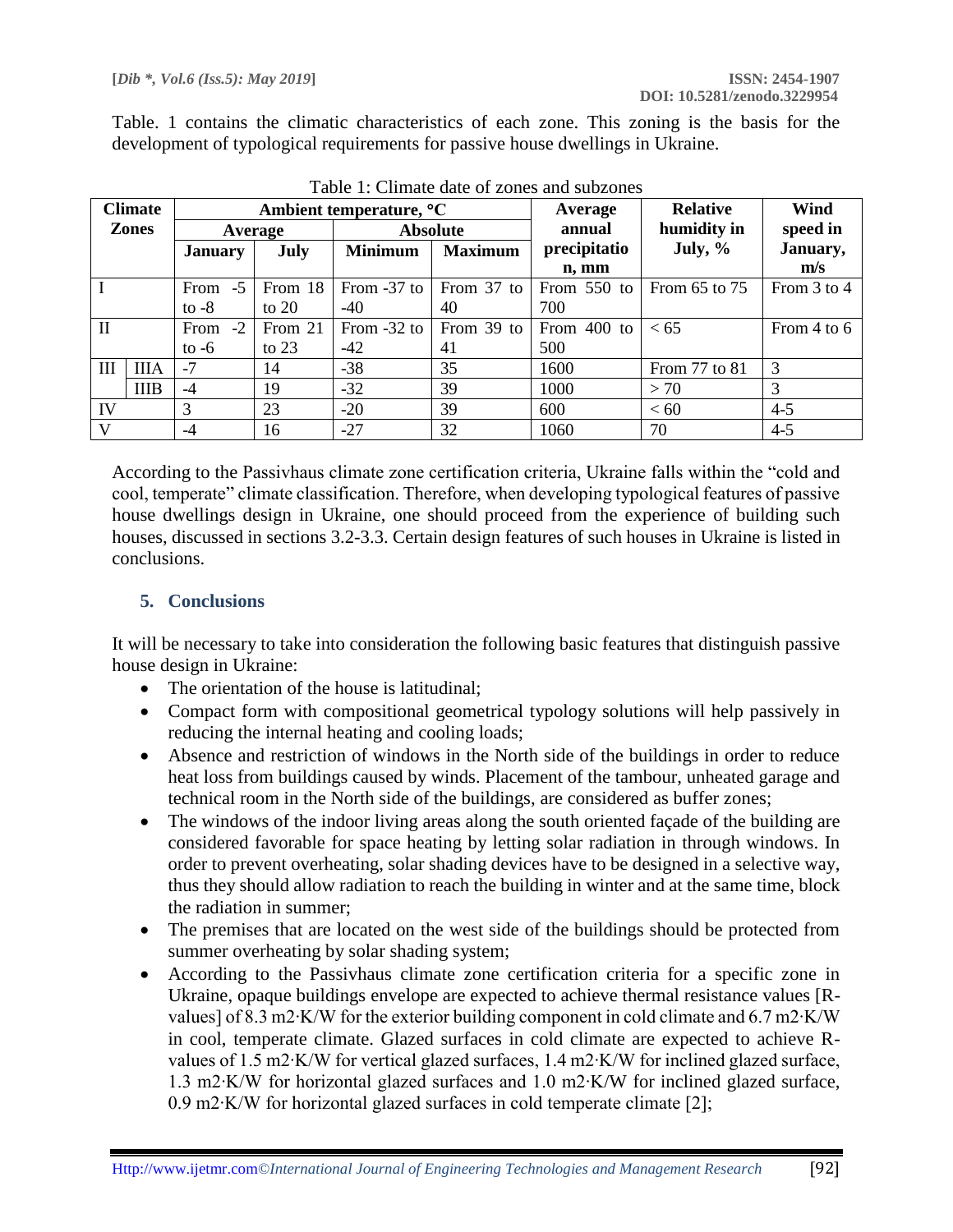Utilizing ventilation air subsoil heat exchanger for air preheating/cooling with solar thermal water heating.

### **References**

- [1] Wolfgang F., Cost-Efficient Passive Houses in a Central European Climate, Edited by Passive House Institute. Darmstadt: 1998, 89-10, http://www.aceee.org/1998
- [2] Passive House Institute (PHI), Criteria and Algorithms for Certified Passive House Components: Transparent Building Components, Edited by Passive House Institute. Darmstadt: 2015, 11p., http://passiv.de/
- [3] Khalfan M., An Assessment of the Passivhaus Standard for a Hot and Arid Climate: A Case Study in Qatar, Doctoral Thesis in Architecture, England, 2017, 259p. https://livrepository.liverpool.ac.uk/
- [4] Dib M., Evaluation of Realized Low Rise Energy Efficient Dwellings in Ukraine, Journal of Architecture News 16, 476-483, 2018
- [5] Vladykova P., An energy efcient building for the Arctic climate, Is a passive house sensible solution for Greenland?, Doctoral Thesis in Civil Engineering, Denmark, 2011, 194p., https://www.swegonairacademy.com/
- [6] Matti K., Julia B., Tervakukka Passive House in Tampere. Finland: 2012, 142-145, [https://asi](https://as/)akas.kotisivukone.co m/
- [7] Ulla J. Passive houses in Sweden // Experiences from Design and Construction Phase/ J. Ulla, 2008. – 198 p. (Licentiate Thesis) [internet access]: http://passiv. alingsasse/sites/default/files/passive\_houses\_in\_sweden\_ 0.pdf
- [8] Ulla J., Passive Houses in Sweden, From Design to Evaluation of Four Demonstration Projects, Doctoral Thesis in [Building Technologies](https://lup.lub.lu.se/search/publication?q=subject+exact+20103) [Civil Engineering,](https://lup.lub.lu.se/search/publication?q=subject+exact+201) Sweden, 2010, 390p., http://www.Ebd.lth.se/
- [9] Antonova A., Passive House for Latvia, Energy efficiency and Technical-Economic Aspects, Master of Science, Sweden, 2010, 137p., https://lup.lub.lu.se/
- [10] Wolfgang F., CEPHEUS Cost Efficient Passive Houses as European Standards,. Germany: PHI; 2001, 13-116, http://www.phius.org/
- [11] Piotr M., Passive House for Polish Climate, Master of Science, Poland, 2013, 234p., http://ria.ua.pt/
- [12] Smirnova N., The Principles of the Formation of Architectural Solutions for Energy-Efficient Residential Buildings, Doctoral Thesis in Architecture of Buildings and Structures, Russia, 2009, 149p., http://www.disserc at .com/
- [13] Afanasyeva K., Architecture of Low-Rise Residential Houses with Renewable Energy Sources, Doctoral Thesis in Architecture of Buildings and Structures, Russia, 2009, 149p., http://www.dissercat.com/
- [14] Camilla B., Architectural Qualities in Passive Houses, International Journal of conference PA SIVHUSNORDEN 2012, October, 2012, 5-14
- [15] François G., Max J., Environmental Impacts of Passive Houses. Denmark: Aalborg University; 2007, 86p., http://www.strawworks.co.uk/
- [16] Chen C., Residential Passive House Development in China, Master of Science, Stockholm, 2011, 61p., http://kth.d iva -portal.org/
- [17] Andrew L., Parametric Analysis of the Potential Effects of Climate Change on the Performance of a House Designed to Passivhaus Standards in Ireland, Master of Science, 2009, 129p., http://www.scanhome.ie/
- [18] Merciadri L., Can Passive House Be the Solution to Our Energy Problems, and Particularly with Solar Energy?, Belgium: [University of Liège,](https://www.google.com.ua/url?sa=t&rct=j&q=&esrc=s&source=web&cd=2&cad=rja&uact=8&ved=2ahUKEwiFw--MkIfgAhVGXCwKHQFaAv0QjBAwAXoECAAQCg&url=https%3A%2F%2Fwww.uliege.be%2Fcms%2Fc_8750816%2Fen%2Fportail-uliege&usg=AOvVaw29mYRYer4Pm-bwQF1rRb7u) 2007, 58p., http://hdl.handle.net/2268/19645